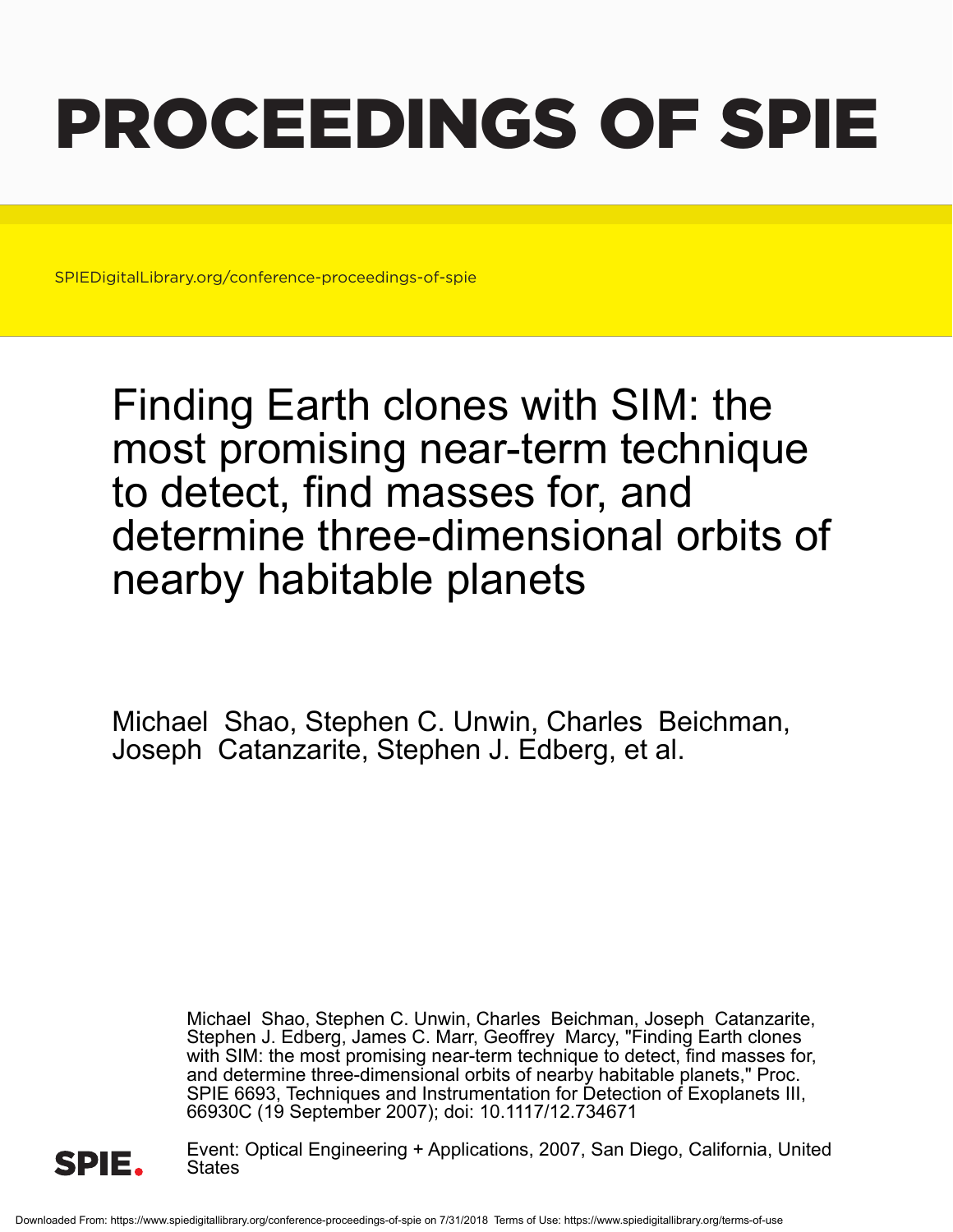## **Finding Earth Clones with SIM**

## The Most Promising Near-Term Technique to Detect, Find Masses for, and Determine Three-dimensional Orbits of Nearby Habitable Planets

Michael Shao<sup>\*1</sup>, Stephen C. Unwin<sup>1</sup>, Charles Beichman<sup>2</sup>, Joseph Catanzarite<sup>1</sup>, Stephen J. Edberg<sup>1</sup>, James C. Marr-IV<sup>1</sup>, Geoffrey Marcy<sup>3</sup>

<sup>1</sup> Jet Propulsion Laboratory, California Institute of Technology, 4800 Oak Grove Drive, Pasadena, CA 91109<br><sup>2</sup> Michelson Seignes Contag California Institute of Technology, 4800 E. California Plud, Pesedane, CA 91126

<sup>2</sup> Michelson Science Center, California Institute of Technology, 1200 E. California Blvd., Pasadena, CA 91125 University of California, Berkeley, 417 Campbell Hall, Berkeley, CA 94720



### **ABSTRACT**

SIM is a space astrometric interferometer capable of better than one-microarcsecond (µas) single measurement accuracy, providing the capability to detect stellar "wobble" resulting from planets in orbit around nearby stars. While a search for exoplanets can be optimized in a variety of ways, a SIM five-year search optimized to detect Earth analogs (0.3 to 10 Earth masses) in the middle of the habitable zone (HZ) of nearby stars would yield the masses, without M\*sin(i) ambiguity, and three-dimensional orbital parameters for planets around  $\sim$ 70 stars, including those in the HZ and further away from those same stars. With >200 known planets outside our solar system, astrophysical theorists have built numerical models of planet formation that match the distribution of Jovian planets discovered to date and those models predict that the number of terrestrial planets ( $\leq 10 \text{ M}_{\oplus}$ ) would far exceed the number of more massive Jovian planets. Even so, not every star will have an Earth analog in the middle of its HZ. This paper describes the relationship between SIM and other planet detection methods, the SIM planet observing program, expected results, and the state of technical readiness for the SIM mission.

\*michael.shao@jpl.nasa.gov; phone 818-354-7834; fax 818-393-2412; jpl.nasa.gov

Techniques and Instrumentation for Detection of Exoplanets III, edited by Daniel R. Coulter Proc. of SPIE Vol. 6693, 66930C, (2007) · 0277-786X/07/\$18 · doi: 10.1117/12.734671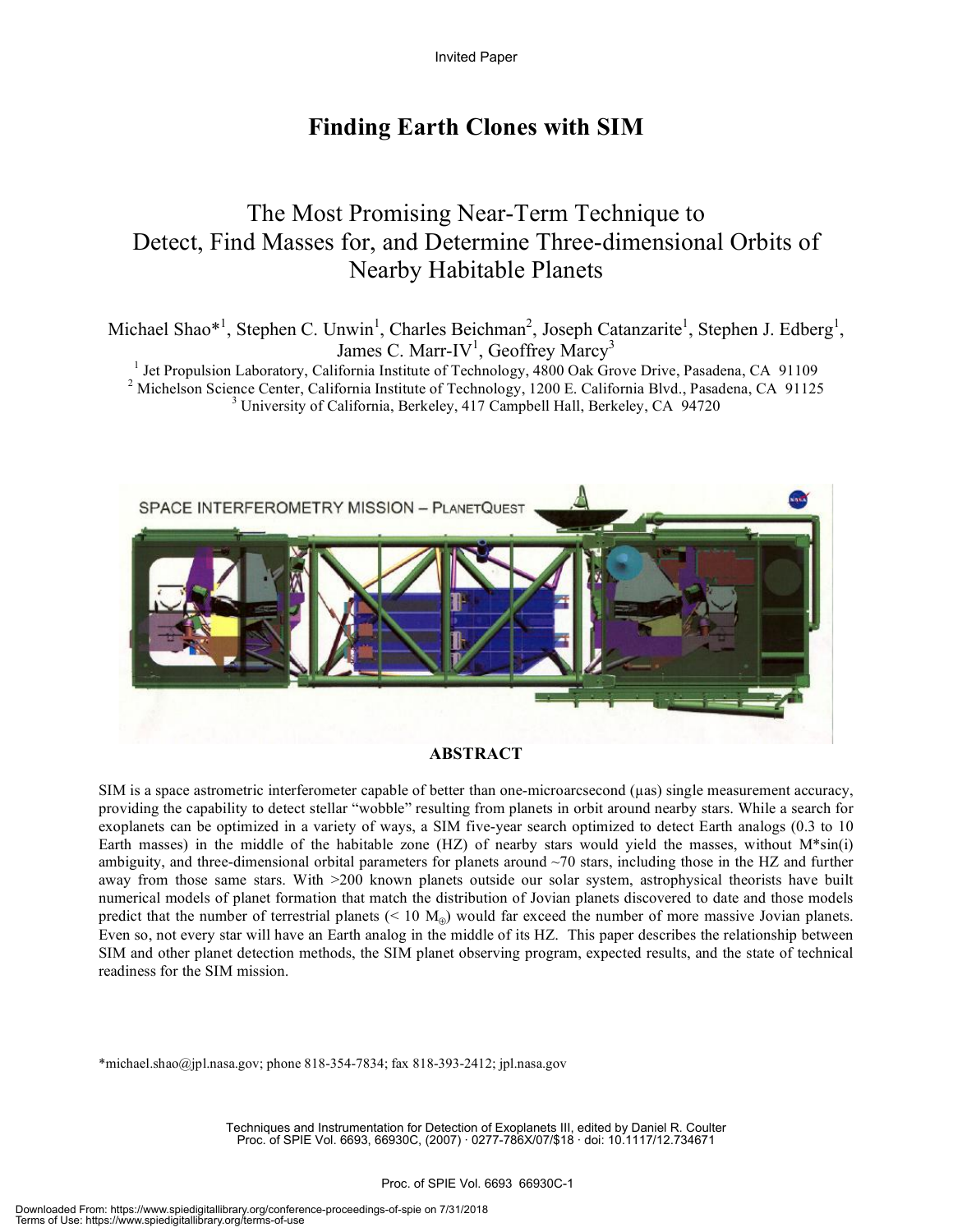#### **1. INTRODUCTION**

Detection and characterization of one-Earth-mass  $(1 M_{\odot})$  planets in the habitable zone  $(HZ)$  of *nearby* stars is the ultimate objective of the NASA Navigator Program. One method of detecting these planets is ultra-precise optical astrometry with a Michelson stellar interferometer to track the motion of the star/planet-system about its barycenter over a period of time yielding mass, without M\*sin(i) ambiguity, and complete orbit characterization for all planets within the range of detection (lower bound limited by astrometric precision and stellar distance; upper bound limited by mission duration and stellar distance). Detailed simulations (Catanzarite 2006, Shao 2007) have shown that one microarcsecond (1 µas) relative astrometry provides the required capability to detect 1  $M_{\oplus}$  planets in the HZ of 110 of our closest stars over a ten year mission (or ~65 over a five year mission) using about 37% of mission time. With SIM's current best estimate (CBE) performance of 0.6  $\mu$ as, SIM could search 129 nearby stars in five years for 1  $M_{\oplus}$  planets in the HZ and for both smaller and larger planets further away from the star than the HZ.

To date, SIM remains the only program with the capability of detecting and confirming rocky planets in the habitable zones of nearby solar-type main sequence stars (types  $F, G, \& K$ ). Moreover, SIM targets are the only stars for which follow-up by other techniques is feasible, such as space-based spectroscopy, ground-based interferometry, and the terrestrial planet finders (TPF).

#### **2. SIM BACKGROUND**

Optical and infrared interferometry have been well developed for ground applications such as NPOI, KI, VLTI, CHARA, etc., yet these facilities suffer limitations due to coherence size, angle, and time imposed by the Earth's atmosphere. The National Research Council (NRC) recognized in 1990 that a space-based Astrometric Interferometry Mission (AIM) capable of 30 µas performance "would have a great impact on many branches of astronomy," including the ability to detect planets as far away as 500 parsec (Bahcall 1991). This mission concept was reaffirmed in 2000 in the Astronomy and Astrophysics in the New Millenium (AANM) report (McKee/Taylor 2001) and again by the Committee on Astronomy and Astrophysics (CAA) in 2002 (McElroy/Huchra 2002) with required performance revised to 10 µas (goal 4  $\mu$ as) and the added requirement for achieving 3  $\mu$ as (goal 1  $\mu$ as) narrow-angle precision for the purpose of detection of terrestrial (rocky) planets around nearby stars. All three of these reports also recognized the benefit of AIM/SIM technology demonstrations to future space-based very-long baseline optical and infrared interferometers that might be capable of direct detection and eventually direct rotational synthesis imaging of planets around these nearby stars.

The challenge that NASA accepted was to convert ground-demonstrated concepts into space-capable hardware and software with sufficient reliability to enable an unattended five to ten year space-based mission. A program was undertaken at JPL to identify and develop the necessary technologies to enable space-based interferometry missions. This technology development was completed in 2005 demonstrating technology readiness level six (TRL6) with final review and signoff by NASA HQ in March 2006. This program demonstrated the ability to achieve 0.6 µas narrowangle performance and 2.4 µ as wide-angle performance, 40% better than the goal performance in both cases.

#### **3. ASTROMETRIC DETECTION OF PLANETS**

SIM is an optical Michelson interferometer with a nine meter baseline. Fringe detection with a CCD allows measurement of wavefront delays, leading to an angular precision of 0.6 µas in a single measurement and a systematic error floor below 0.1 µas (for longer integration times) as verified with the SIM optical testbed at JPL. For planet detection, SIM measures angular positions of stars to a single measurement precision of 0.6 µas for stars as faint as  $7<sup>th</sup>$ mag (in V) relative to  $10^{th}$  mag reference stars within  $\sim$ 1 degree of the target star. About 200 one-dimensional visits of  $\sim$ 20 minutes each spread over five years for each star are used to determine stellar wobble resulting from the motion of the star and planets around their barycenter.

SIM's planet detection thresholds follow directly. As a benchmark, an Earth-mass planet orbiting 1 AU from a solar mass star at 6 pc induces an angular wobble with a radius of 0.5 µas. SIM can detect this since its demonstrated systematic error floor is below 0.1 µas With N measurements spanning a few orbits, the detection improves as the square root of N because the signal's periodicity is coherent (inconsistent with random or systematic errors).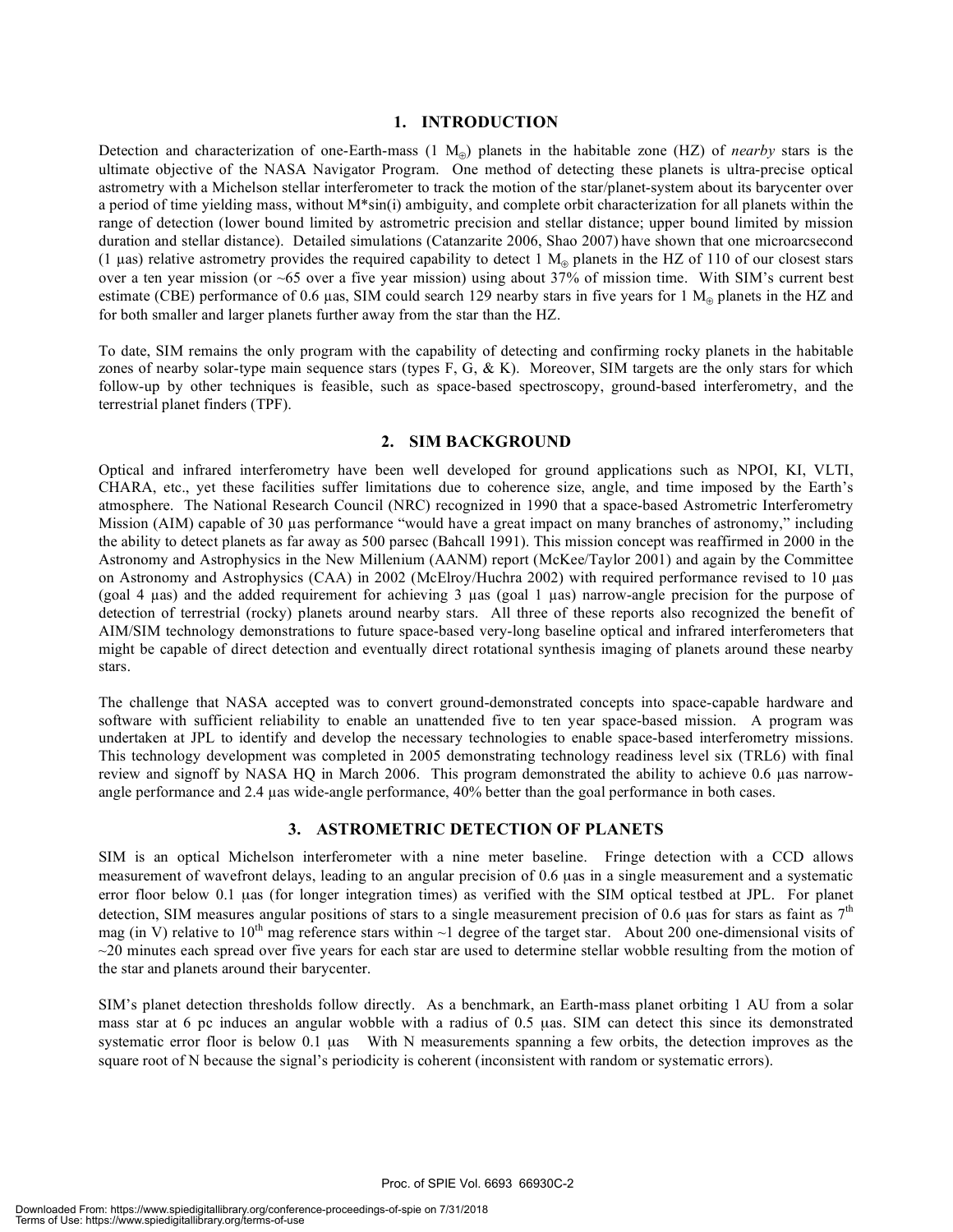While radial velocity (RV) detection is more sensitive to close-in orbits, astrometry is more sensitive for more distant orbits (Fig. 1). Around stars more luminous than the Sun, an Earth in the habitable zone (HZ) can be detected by SIM in a large volume of space in the solar neighborhood.



Fig. 1: SIM is the only mission that explores almost the entire range of masses and orbit periods where terrestrial planets form and evolve. The solid red curve is for the most favorable of 129 candidate stars (HIP52411), while the least favorable star (HIP22449) is about an order of magnitude above this line. (The discovery space for each star lies above the line shown). Yellow dots represent planet distributions from the simulations of Ida & Lin (2004ab), and purple dots show the known RV detections. The habitable zone for M2 through F2 stars with rocky planets in the 0.3 to 1.0 Earth-mass range are shown for reference. (Unwin 2007)

With 0.6 uas single measurement accuracy, SIM could detect one-Earth-mass planets orbiting at mid-habitable zone around every one of the most favorable 129 stars in the solar neighborhood using 40% of total mission time (see Table 1). Limiting the depth of the habitable-zone mass search to larger than  $1 \text{ M}_{\oplus}$  planets would enable more stars to be searched as shown in Table 1 for 2  $M_{\oplus}$  and 3  $M_{\oplus}$  search depth. Table 1 also shows estimates of planets of various masses that might be discovered based upon models of planetary formation. It is important to recognize that these are indeed just estimates and the purpose of actually making the measurements is to test the models. As can be seen in Fig 1, a survey designed to detect 1  $M_{\odot}$  planets in the mid-habitable zone will also detect planets of lower mass further out from the star as well as more massive planets limited only by the duration of the mission.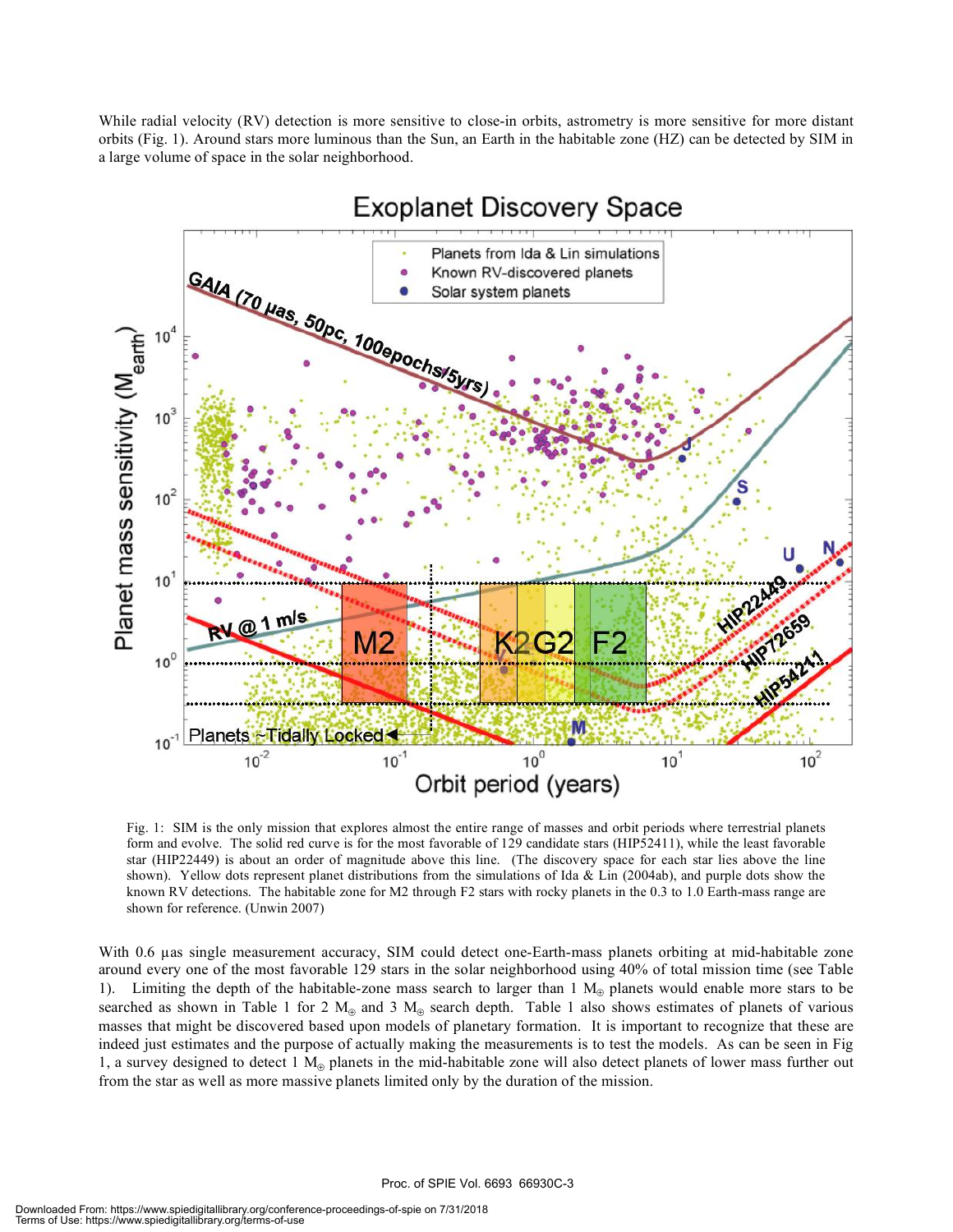Choice of the depth of search can be made pre-launch depending upon whether the results of the NASA Kepler mission reveal that rocky planets are common (as current models suggest) or rare. Should they be rare, the best strategy may be to do a shallower (down to a larger minimum mass) search of many more stars rather than a deeper (down to 1  $M_{\odot}$ ) search.

| Mass sensitivity at mid<br>HZ $(a)$ 0.6 µas                                    | $1M_{\odot}$ | $2M_{\oplus}$ | $3M_a$ |
|--------------------------------------------------------------------------------|--------------|---------------|--------|
| # of target stars searched                                                     | 129          | 300           | 488    |
| # Terrestrial planets $(0.3)$<br>- 10 $M_{\oplus}$ ) expected (from<br>models) | 44           | 68            | 85     |
| # Terrestrial planets in<br>the HZ expected (from<br>models)                   | 10           | 16            | 18     |
| Total number of planets<br>expected (from models)                              | 73           | 129           | 181    |

Table 1. SIM Habitable Planet Survey

Many of the terrestrial planets found by SIM, because they are around nearby stars, can be followed up by ambitious observations made with telescopes on the ground and in space. Moreover, SIM's direct measurement of the astrometric wobble yields the mass of the planet unambiguously (no M\*sin *i* ambiguity). Equally important, the full three-dimensional orbit for all planets found are derived from SIM astrometry, yielding the orbital eccentricity of single planets and the coplanarity of multiple planets in a system. Co-planarity is often assumed, but without any observational evidence; SIM measures it, unequivocally. Thus, SIM offers the unique ability, among proven techniques, to both: (1) detect the habitable planets around the nearest stars and (2) to give the masses, eccentricities, and co-planarities that are so important for testing planet-formation theory.

With the technology fully tested and vetted, SIM is ready to become the first mission to identify and analyze rocky planets orbiting stars in the solar neighborhood. Such detections would motivate numerous follow-up observations especially from space, launching the new field of habitable planet science.

#### **4. SIM EXOPLANET SEARCH PROGRAMS**

The known exoplanets have orbital period and mass distributions that are roughly uniform in log-period and log-mass, respectively. Analysis of 200 known planets yields power laws for the distribution in mass and period of  $dN/dM \sim M^{-1}$ and  $dN/dP \sim P^{-1}$  (Cumming et al. 2007).

SIM detects the presence of a planet by measuring the periodic reflex motion of the star as the planet orbits the star. Ideally, the motion is observed for at least one orbital period. If the orbital period is longer than the duration of observations, planet detectability is degraded due to confusion with proper motion. After a series of observations have been made, we may compute the periodogram power with the detection threshold set so that the false alarm probability is less than 1%.

The SIM exoplanet program consists of three major components:

**(a) A habitable planet survey** focusing on the nearest stars. These are planets between 0.3 and 10 times the mass of the Earth, orbiting in the habitable zone, which ranges from 0.7 to 1.4 AU from the star, scaled appropriately for stellar luminosity.

(**b**) A broad planet survey of  $\sim$ 2100 stars. The broad survey at  $\sim$ 4 times lower astrometric accuracy but with  $\sim$ 20 times as many targets will be able to find terrestrial mass planets in five year orbits around low mass stars.

**(c) A young star planet survey** focusing on Jupiter/Saturn mass planets orbiting very young stars, some of which are young enough that the planet formation and migration processes are still underway.

Subheading 6 describes how SIM is synergistic with other planet detection techniques.

#### **4a. SIM Habitable Planet Survey**

The SIM habitable planet survey can be optimized by considering fiducial A,F,G,K stars in the solar neighborhood. One may calculate the orbital distance to the HZ for each star and rank the stars in terms of astrometric detectability. For the habitable planet survey, each target is allocated just enough observing time to detect a 1  $M_{\odot}$  planet at the middle of its habitable zone. SIM can conduct a HZ search of 129 stars with sensitivity down to 1  $M_{\odot}$ . The amount of observing time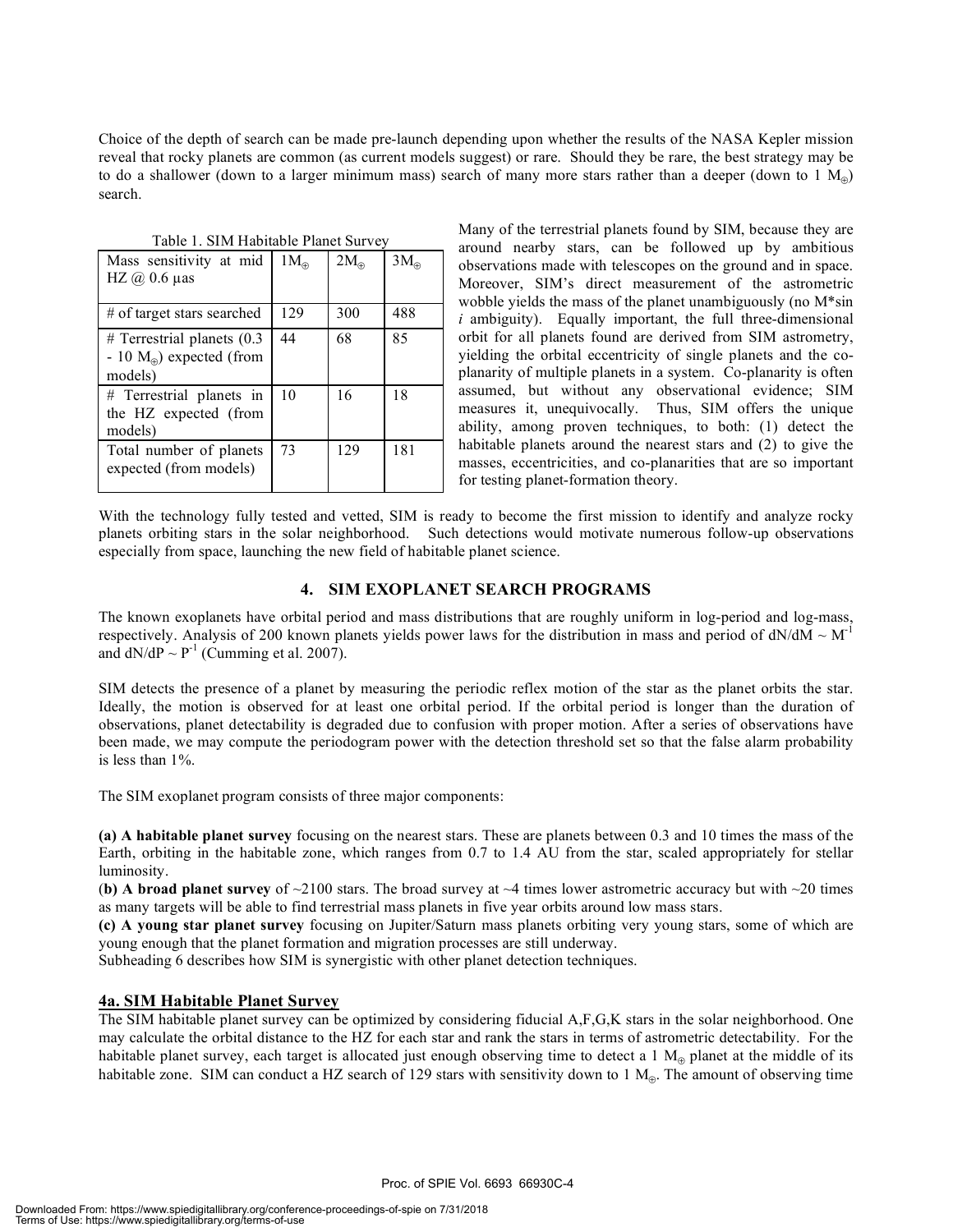needed increases as  $1/($ planet mass $)^2$  so that a larger number of stars can be searched by relaxing the mass sensitivity to 2 or 3  $M_{\oplus}$  (Table-1).

The science return can be estimated based on the expected distribution of planets in mass and orbital parameter space. From the 200 known exoplanets spanning the range from 7  $M_{\oplus}$  to 10 Jupiter masses and orbital radii from 0.05 AU to 3 AU, the probability distributions of mass and orbit radius can be extrapolated into the long-period and low-mass regime. Recent theoretical models of rocky planet formation (Ida & Lin 2004ab, 2005 and Benz et al. 2006) predict that there are many more <10  $M_{\odot}$  planets than Jupiters. Benz expects a  $\sim$ 5 fold increase in terrestrial planets over a simple extrapolation of the power-law model for higher mass planets.

Accordingly, we adopt for our model of the probability distribution of planets the power laws derived from the known RV-detected planets by Cumming et al. (2007), but bump up the density of planets below 10  $M_{\oplus}$  by a factor of five. This model predicts that ~73% of stars have a terrestrial planet, ~10% of stars have terrestrial planets in the HZ and ~1% of stars will have Earth 'clones' (0.8~1.2  $M_{\oplus}$ , 0.7~1.4 AU). Using this model one may estimate how many terrestrial planets SIM would find, as indicated in Table 1. The model also predicts that ~22% of stars have planets more massive than 10  $M_{\oplus}$ .

#### **4b. SIM Broad Planet Survey**

The SIM broad planet survey is a comprehensive search for planets, down to terrestrial mass, around  $\sim$ 2100 stars. These target stars cover essentially the full range of stellar properties and the hundreds of planets found will form the largest sample of nearby planets with precisely known orbits and masses. This unique sample will set the target lists for future exoplanet imaging and spectroscopic missions.

The survey, comprising just 4% of SIM mission time, has been designed to detect terrestrial-mass and larger planets with orbital periods of several years. To enable coverage of a large number of targets, the survey has a somewhat lower astrometric precision than the HZ planet-search portion of the SIM mission.

This survey has a nominal single-measurement astrometric precision of 4 µas, which allows unambiguous detection of 2-Earth-mass planets in five-year orbital periods around solar-mass stars at 10 pc distance (1% false-alarm probability). The survey is sensitive to sub-Earth-mass planets around M-dwarfs and terrestrial-mass planets around all but the most massive stars in the sample. Multiple-planet systems will be readily identifiable. Precise three-dimensional orbital solutions will provide mass, orbit semimajor axis, inclination, and eccentricity for each detected planet and test the ubiquity of planetary system coplanarity. The survey will detect planets in all orbital orientations, allowing unambiguous statements to be made about the existence or absence of planets around individual stars, unlike transit and RV surveys.

| Table 2. SHIVI broad planet survey                                          |      |
|-----------------------------------------------------------------------------|------|
| Number of target stars                                                      | 2100 |
| # Terrestrial planets (0.3 - 10 $M_{\odot}$ )                               | 84   |
| # Neptunes (10 - 30 $M_{\odot}$ )                                           | 42   |
| # Jupiters (30 M <sub><math>\oplus</math></sub> - 10 M <sub>Jupiter</sub> ) | 300  |
| Total number of planets                                                     |      |

Table 2. SIM broad planet survey

This survey is complementary to the GAIA planet survey. GAIA covers approximately  $\sim 50,000$  targets but with a much lower ( $\sim 70$ ) as) equivalent single-measurement precision. While the GAIA mission will detect Jovian planets, the SIM broad planet survey will detect planets ~20 times less massive.

The survey targets 2,100 stars (Table 2). The sample is split into several groups, each designed to answer specific questions about

the exoplanet population.

The primary target group will provide detailed statistics on the planetary populations around the full range of mainsequence stars. Although exceptional sensitivity will be achieved for every target, particular emphasis will be placed on the very low mass, high mass, and active stars that are extremely difficult to search with other planet-detection techniques.

Other target classes include stars in a wide range of age and metallicity, stars with dust disks, white dwarfs, stars in multiple systems, and stars with known exoplanets. Since SIM is a pointing observatory, other interesting targets will be searched for low-mass planets as they are discovered.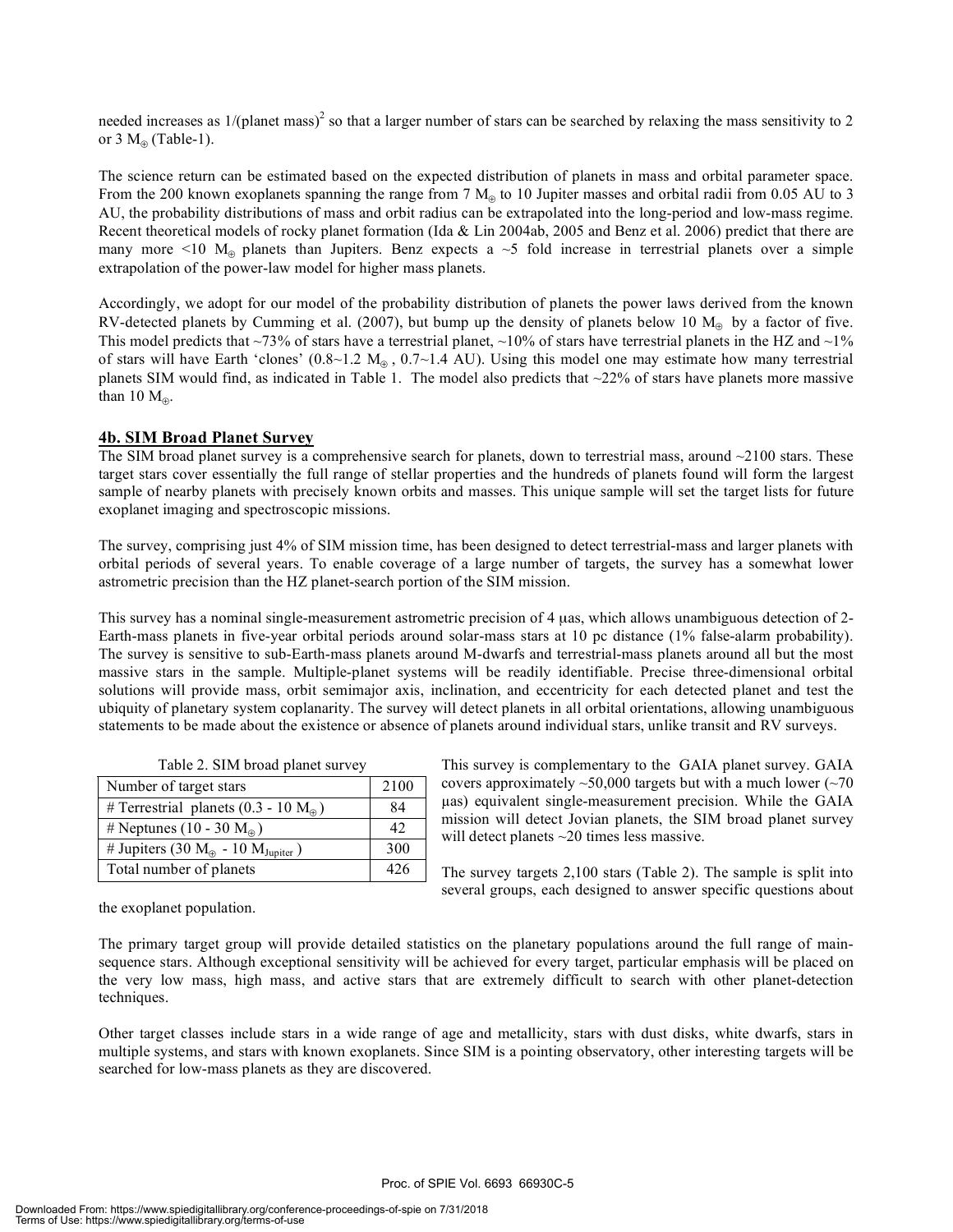We emphasize that the broad survey will produce a complete planetary census of the 2,100 target stars down to the top of the terrestrial-mass regime. Planet formation simulations (Ida & Lin 2004 ab, 2005; Benz et al. 2006) as well as the microlensing detection of a rocky exoplanet (Dominik et al. 2006) suggest that terrestrial-mass planets are far more common than gas giants.

#### **4c. SIM Young Star Survey**

SIM's Young Stars and Planets Key Project will contribute a census of gas giant planets orbiting 150-200 stars with ages from 1 Myr to 100 Myr. These discoveries will lead to greater understanding of the formation and dynamical evolution of gas giant planets. The groundbreaking aspect of this investigation is not its mass sensitivity but its unique ability to probe an important epoch in the planet formation process about which little is currently known.

Ground-based advances in detecting young Jupiter-mass planets are likely to come from IR coronagraphic imaging and extreme AO. Such techniques have, to date, produced a few intriguing objects at wide separations (20-100 AU) from very young (<10 Myr) host stars, e.g. 2M1207 (Chauvin et al. 2005) and GQ Lup (Neuhauser et al. 2005). These companions, potentially, have masses well into the planetary regime, depending on the choice of evolutionary models that predict the brightness of "young Jupiters" as a function of mass and age (Baraffe et al. 2002). Unfortunately, dynamical determinations of mass (which would distinguish planets from brown dwarfs) are impossible for companions on such distant orbits. Multiple fragmentation events (Boss 2001) rather than core accretion in a dense disk (Ida  $&\&$  Lin 2004) may be responsible for the formation of these distant objects.

A Jupiter orbiting ~1 AU away from a 0.8  $M_{\odot}$  star at the distance of the youngest stellar associations (1-10 Myr), such as Taurus and Chamaeleon, would produce an astrometric amplitude of 8 µas, easily detected with SIM. At the 25-50 pc distances of the nearest young stars (10-50 Myr), such as members of the  $\beta$  Pic and TW Hya groups, the same stellar system would have an enormous astrometric amplitude in excess of 100 µas.

In a survey of 200 young stars, SIM can expect upwards of 10-20 planetary systems (assuming that only the presently known fraction of stars, 5-10%, have planets). The sensitivity threshold has been set to ensure the detection of Jupitermass planets in the critical orbital range of 1 to 5 AU. These observations, when combined with the results of planetary searches of mature stars, will allow us to test theories of planetary formation and early solar system evolution. By searching for planets around pre-main sequence stars carefully selected to span an age range from 1 to 100 Myr, we will learn at what epoch and with what frequency giant planets are found at the water-ice "snowline" where they are expected to form (Pollack et al. 1996). This will provide insight into the physical mechanisms by which planets form and migrate from their place of birth and about their survival rate.

These observations will provide data, for the first time, on such important questions as: What processes affect the formation and dynamical evolution of planets? When and where do planets form? What is the initial mass distribution of planetary systems around young stars? How might planets be destroyed? What is the origin of the eccentricity of planetary orbits? What is the origin of the apparent dearth of companion objects with masses between gas giant planets and brown dwarfs seen in mature stars? How might the formation and migration of gas giant planets affect the formation of terrestrial planets?

About half of the sample will be used to address the "where" and "when" of planet formation by observing classical T Tauri stars which have massive accretion disks as well as weak-lined T Tauri stars. The other half of the sample will be stars from 5 Myr through 10 Myr (thought to mark the end of prominent disks) and ending around the 100 Myr age, to study the effects of dynamical evolution and planet destruction (Lin et al. 2000).

#### **5. SIM ASTROMETRY COMPLEMENTS OTHER EXOPLANET SEARCH AND CHARACTERIZATION TECHNIQUES**

Astrometry and radial velocity are complementary approaches to planet detection. RV is more sensitive to short period planets and astrometry more sensitive to long period planets. The SIM science team has members from the two leading RV planet search groups. Extensive RV data from current instruments have been studied to derive the sensitivity limits due to motion of the stellar atmospheres of the target stars. At  $\sim 1$ m/sec, it is temporally correlated stellar noise, caused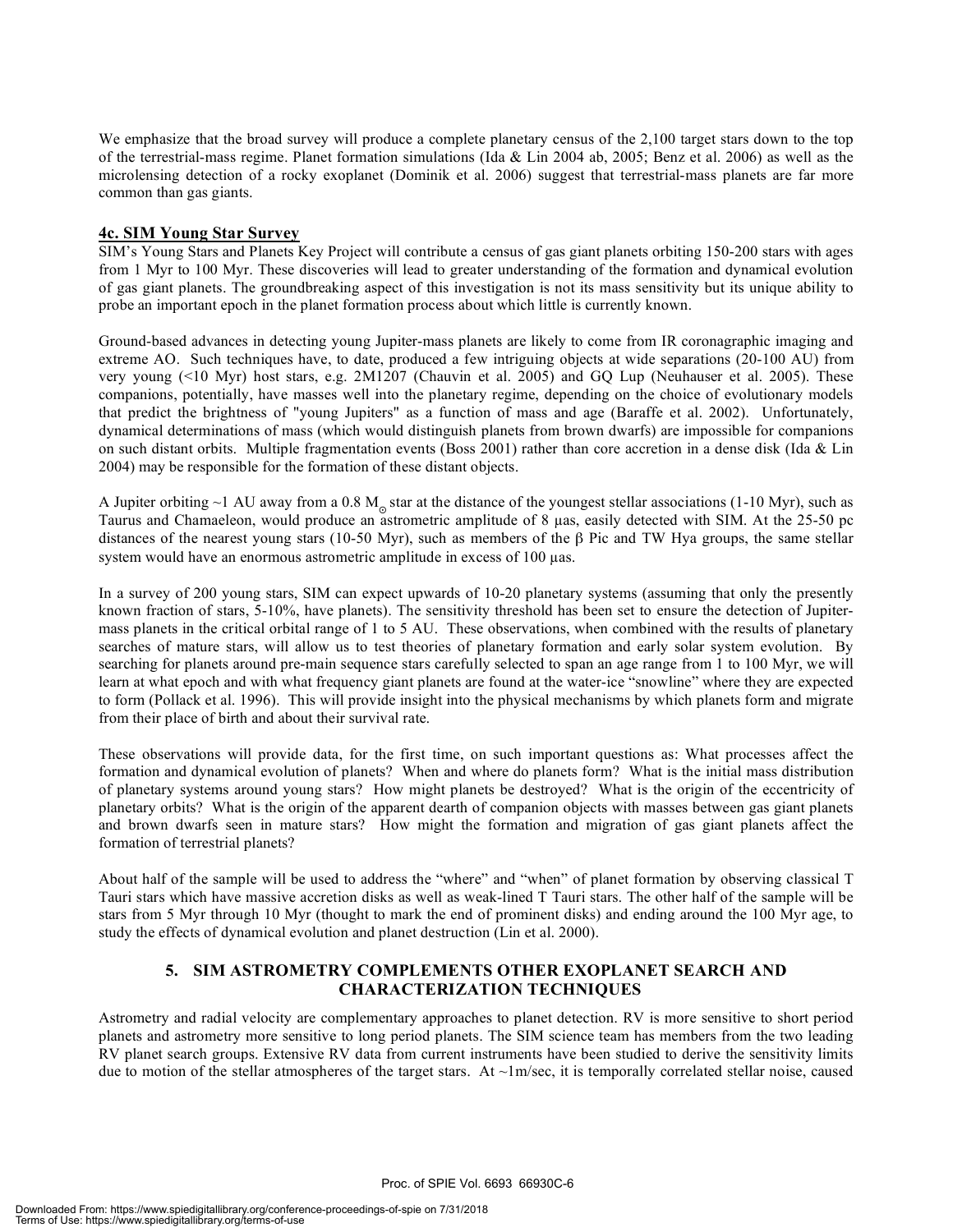by p-modes, supergranulation, meridional oscillations, and magnetic cycles. These stellar velocity fields have characteristic time scales of days to decades, causing temporally correlated Doppler shifts of 2 m/s (for G stars) and 1 m/s (for K stars). This 1 m/s correlated noise floor prevents the Doppler method from securely detecting planets under 10  $M_{\oplus}$  beyond 0.5 AU from the star.

Astrometry is the only technique that permits accurate measurement of both mass (a key parameter for planetary science) and orbit inclination. The RV technique has revealed 20 multi-planet systems, 13% of the total number of known exoplanets. However, we do not know if coplanar orbits are common or rare. SIM astrometry can answer this key question. SIM can also detect Saturn-mass planets in five year orbits around solar-like stars at 800 pc. Finding additional planets in large orbits around stars found by missions such as Kepler will tell us if our own solar system is common. The completeness of astrometry is important in that non-detection is significant.

The SIM astrometric search is also useful as a precursor to planning a direct detection campaign, such as with TPF. Terrestrial planets in the HZ that are found by SIM would become prime targets for a follow-up space mission to obtain spectra of the planets: both missions study samples of nearby solar-type stars. SIM astrometry also provides information about where and when to observe with TPF, i.e. avoiding TPF observations when the planet resides within the inner working angle. Non-detection by SIM is also important, helping to prioritize TPF target stars.

#### **6. REMAINING TECHNICAL RISKS**

The SIM technology development program was completed to TRL (Technical Readiness Level) 6 in June 2005 (Laskin 2006). It has been extensively reviewed and was formally signed off by NASA HQ in March 2006. The technology program has demonstrated the extreme performance  $(0.6 \mu$ as narrow-angle single-measurement and 2.4  $\mu$ as wide-angle mission accuracy) needed for exoplanet detection with substantial margins. Instrumental errors in the SIM testbed (chopped) integrate down as  $1/\sqrt{T}$  to a systematic error floor of less than 100 nano-arcsec.

SIM has completed virtually all of its Formulation Phase (A/B) work, including completion of technology development as described above. This has resulted in a mature design with well-understood cost and schedule (also verified by NASA external independent cost estimates).

What then are the remaining risks to the use of this technology (by SIM or another mission) for finding and characterizing planets?

The technology program has not only shown that it is possible to build all of the necessary components (hardware and software) needed for a  $0.6$  µas astrometry mission with a systematic error floor below  $0.1$  µas. It has further shown that these components work together, in a complete system, to achieve these results (Laskin 2006).

SIM's continued engineering development of these hardware components into robust flight qualifiable hardware and software has shown that, even for the most sensitive picometer-hardware, these components can be built using conventional flight hardware fabrication techniques with no degradation in performance from that of the technology demonstrations (Marr 2006, Marr 2007).

Technology testbeds developed for SIM have demonstrated all key algorithms for control and measurement of the instrument. The project has demonstrated a distributed computing environment that supports the strict timing requirements for high-bandwidth control of hardware that is distributed over a very large structure (for example, SIM or TPF). Processing of the SIM testbed measurements have taught the team how to process the instrument output to achieve the required measurement accuracy and precision in ways not anticipated early in the technology program, significantly relaxing hardware requirements. These data-processing lessons-learned should form the basis for ground processing for any flight interferometer.

Interactions between the spacecraft bus and the instrument are also well understood (for SIM). These interactions include: vibration suppression (simple two-stage passive vibration isolation is sufficient), attitude stabilization for beam walk suppression (using the two guide interferometers as a micro-arcsecond two-axis star tracker to control the spacecraft attitude control system;  $\sim 10^6$  times more accurate than a typical spacecraft star tracker), and torque feed